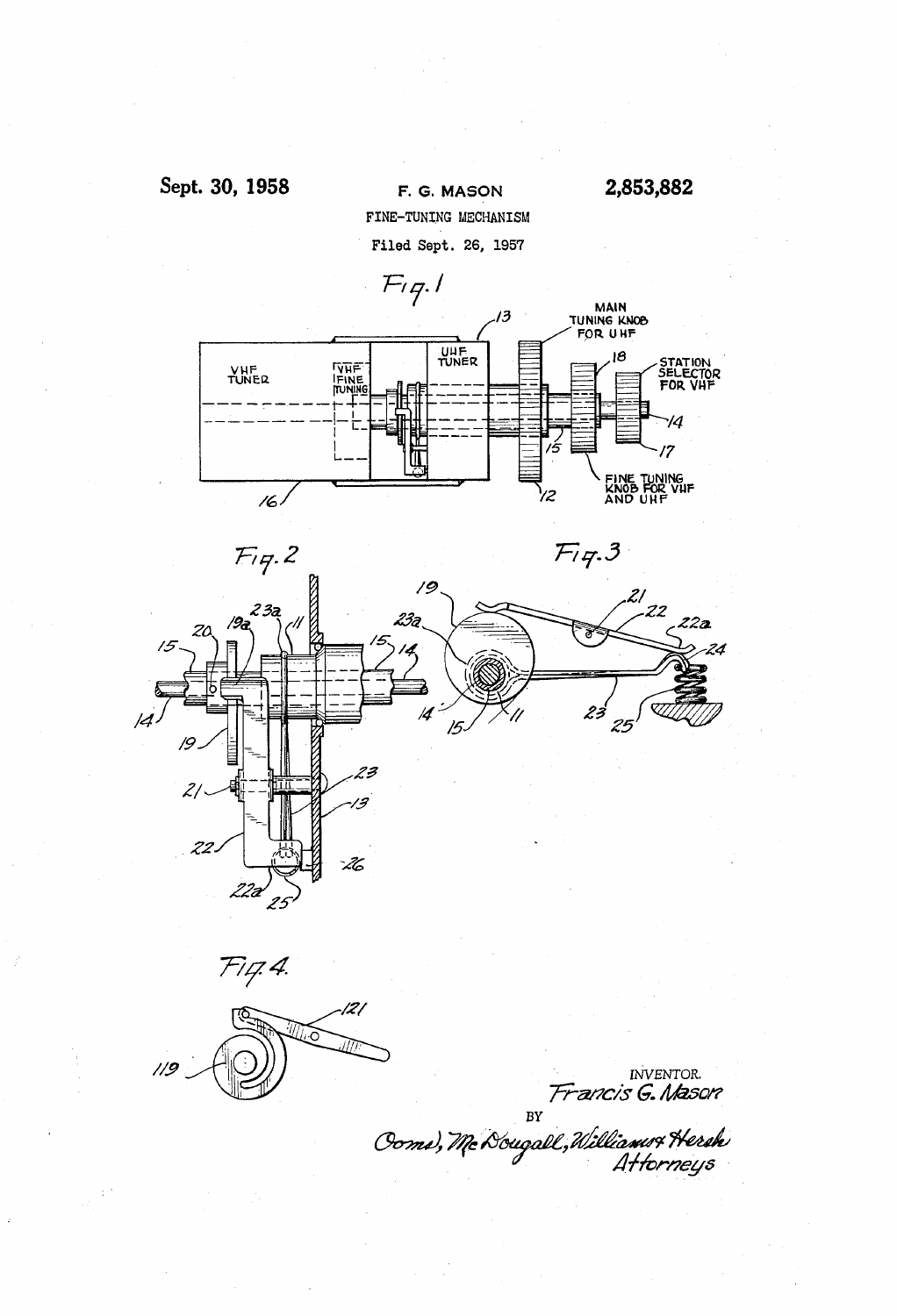$\boldsymbol{v}$ 

 $35$ 

2,853,832 Patented Sept. 30, 1958

1

# 2,853,882

### FINE-TWING MECHANISM

Francis G. Mason, Westport, Conn, assignor to Aladdin Industries, Incorporated, Nashville, Tenn, a corpora tion of Illinois

Application September 26, 1957, Serial No. 686,427

7 Claims. (Cl. 74-10.54)

This invention relates to a mechanism for mechanically  $15$ affording fine or precise tuning in adjustable apparatus which is tuned by rotation of a shaft. Typical of such apparatus is a modern television tuner. More particu larly, my invention relates to an apparatus which can be employed with a dual or tandem television tuner, having V. H. F. and U. H. F. sections, to effect fine tuning of both the V. H. F. and U. H. F. circuits with a single manual control knob.

Hence it is an object of my invention to provide a simple means for making fine adjustments of a shaft-actuated tuner, such fine tuning being manually operable by means of a second shaft, mounted concentrically with respect to the main tuning shaft.

In the achievement of the aforementioned object, my invention has as a secondary object the achievement of accurate fine tuning by apparatus of great simplicity and low cost. 30

A further, and more specific, object of the invention is to provide a convenient and inexpensive fine-tuning mechanism for use with tandem television tuners having sep arate V. H. F. and U. H. F. sections.

Other objects and advantages of the invention will ap pear from the following description of a typical embodi ment thereof.

In the appended drawing, Figure 1 is a diagrammatic <sup>40</sup> illustration of a television tuner arrangement employing my invention for effecting fine tuning, with a single knob, of both V. H. F. and U. H. F. circuits. In order to bring out the relative relationships of the various shafts in volved, the diameters of the shafts in Fig. l have been intentionally exaggerated. Fig. 2 is a side elevation view, partly in section, showing the fine-tuning mechanism, generally depicted in Fig. 1, which is the heart of my inven tion. Fig. 3 is a diagrammatic fragmentary sketch show ing certain portions of my fine-tuning mechanism and illustrating the manner in which they cooperate. Fig. 4 is a fragmentary diagrammatic view showing an alternative type of cam mechanism which may be employed in a finetuning mechanism embodying my invention.

As heretofore pointed out, my invention is particularly useful in television receiving apparatus of the type having separate tuners for covering the V. H. F. channels and the U. H. F. channels. Such receivers normally have the tuners for the respective frequency ranges mounted in front of one another and tuned by means of concentric shafts. In some cases, the tuning of the V. H. F. and U. H. F. circuits is accomplished by means of a single knob, rota tion of the knob through a part of its range being opera tive to actuate the V.  $\tilde{H}$ . F. tuner, while continued rotation of the knob beyond a certain point switches in the other tuner and causes it to be adjusted in frequency. In other cases, concentric shafts are employed for tuning of the respective circuits in the U. H.  $\tilde{F}$ . and V. H. F. sections of the tuner. 55  $60$ 

Whichever of the foregoing modes of operation be em ployed in a particular case, it is decidedly advantageous

2

to provide a single fine-tuning control which will operate on both frequency ranges.

For illustrative purposes, I have shown in Fig. 1 an arrangement in which V. H. F. and U. H. F. tuners are mounted in tandem and in which separate main tuning

10 tuning knob for the U. H. F. tuner 13. Shaft 11 passes knobs are provided for the U. H. F. and V. H. F. ranges. In Fig. 1 the tuning mechanism comprises three shafts arranged concentrically. The outermost shaft 11 is controlled by manual knob 12 and is employed as a main entirely through the housing of tuner 13, projecting a short distance in back thereof, as is shown more clearly in Fig. 2.

The innermost shaft 14 and the intermediate shaft 15 both pass entirely through the outer shaft 11 and extend therebeyond into the housing of the V. H. F. tuner 16, shown diagrammatically in Fig. l. The coarse tuning of the V. H. F. tuner is accomplished by shaft 14 under the control of manual knob  $17$ , and the fine tuning of the V. H. F. tuner is achieved by means of shaft 15 under the

control of manual knob 18.<br>The details of the structure by means of which coarse and fine tuning of the V. H. F. tuner is accomplished are not material to the present invention and need not be described herein, since any of'the conventional tuning methods may be used. Similarly, the electrical and me chanical details of the apparatus by means of which the U. H. F. tuner 13 is tuned by means of the shaft 11 need not be described herein, since they also may be conventional. That is, rotation of shaft 11 may result in adjustment of a variable condenser, in tuning of a resonant cav ity, or in any other suitable change in the circuit ele ments which make up the U. H. F. tuner. As will be presently explained, the fine-tuning mechanism which is the central feature of the present invention is mechanical<br>in character and results in slow, finely controlled movement of the shaft 11 responsively to rotation of the finetuning shaft 15 by means of manual knob 18.

In the arrangement of Fig. 1, fine tuning of both the V. H. F. and U. H. F. tuners may be achieved by rota tion of manual knob 18. V. H. F. fine tuning, as previously mentioned, may be accomplished inside the housing 16 of the V. H. F. tuner in any conventional manner. I shall now explain the manner in which I achieve fine tuning of the U. H. F. tuner by rotation of that same shaft 15.

On shaft 15 beyond the rearward end of shaft 11, I provide a cam 19, rigidly secured to shaft 15 in any suit able manner, as by means of key 20. On the back face of the housing of the U. H. F. tuner 13, I provide a pivot element 21, on which is pivotally mounted a cam follower 22. Cam follower 22 is pivoted on the pivot 21 inter mediate its ends. The end adjacent the cam 19 is suitably modified at  $19a$  to bear against the surface of cam 19, while the other end of follower 22 presses against a spring lever 23.

70 Lever 23 is made of spring wire looped once around the shaft 11, the loop  $23a$  being carried in an annular recess formed in shaft 11 for that purpose, the ends of the aforementioned loop being extended laterally away from the shaft 11 and finally being brought together and bent into the form of a spring seat 24. A compression spring 25 is seated between the spring seat 24 at the outer end of lever 23 and a suitable spring seat 26, which is formed by stamping or otherwise provided on the rear face of the housing of tuner 13. The end of cam follower 22 on the opposite side of pivot 21 from the follower surface 19 $a$  is modified as at 22 $a$  to press against the spring-seat portion 24 of the lever 23. This construc tion results in spring 25 being normally compressed to a greater or lesser degree depending on the position of cam 19 and hence on the position of follower 22.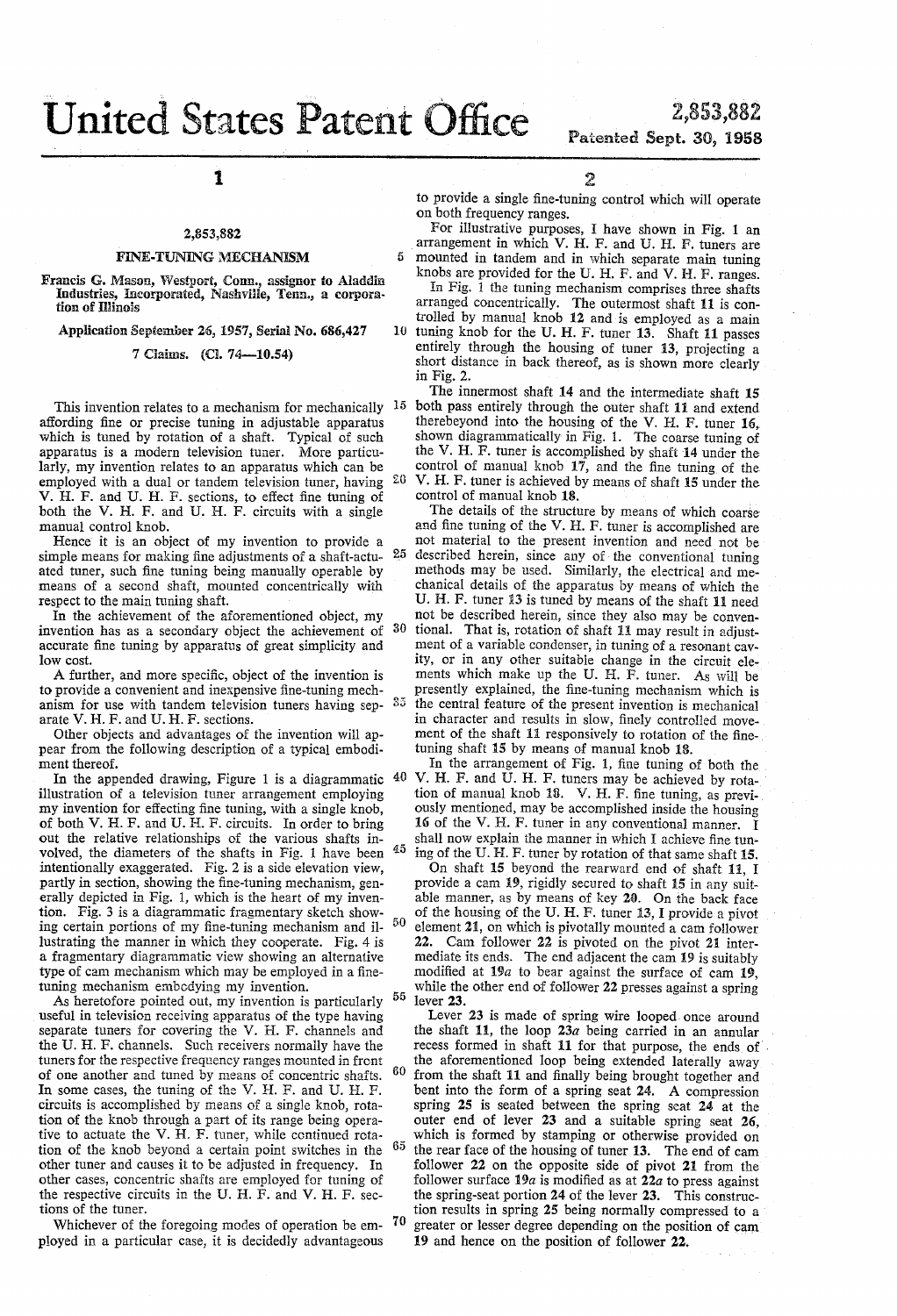That loop of spring wire which forms a part of lever 23 functions as a friction clutch on the'shaft 11. Trans lational movement of the lever 23 will produce corre sponding rotation of the shaft 11, since the frictional grip of the lever  $23$  on the shaft 11 is greater than the friction developed in the bearings by which the shaft  $11$ is carried in the U. H. F. tuner 13.

As a result, rotation of the shaft 11 through a limited arc may be accomplished by manual rotation of the knob 18. The manner in which this is accomplished is as  $10$ follows: Rotation of knob 18 results in rotation of shaft 15 and hence-in rotation of cam 19. Movement of cam 19 causes follower 22 to rock on pivot 21, resulting in expansion or contraction of the spring  $25$  and in corresponding translational movement of the lever  $23$ . This <sup>15</sup> produces equivalent movement of shaft 11, although at a very much slower rate than would equivalent manual rotational motion applied to knob 12. Hence it is possible, by adjustment of knob 18, to achieve excellent and. accurate fine tuning action of both the V. H. F. and the  $^{20}$ U. H. F. tuners.

The fine-tuning mechanism just described does not interfere with manual rotation of knob 12 for purposes of.<br>coarse tuning of the V. H. F. tuner 13, since the spring-<br>with the negative in the springwire loop  $23a$  slips in its groove on shaft 11. whenever shaft 11 is rotated manually.

The cam 19 is shown in Figs. 1-3 as a conventional circular cam eccentrically mounted on the shaft 15. Such a cam will provide effective fine tuning through 180°  $30$ rotation of knob 15.' It will of course be understood' that cams of other conformations may be employed to produce. even slower relative movement of the shaft 11 with rotation of the knob 15. Thus, for example, an alternative cam is shown in Fig. 4 and marked 119, which is designed for cooperation with a modified type of cam follower 121, having a pin designed to bear against the cam surface. Cam  $119$  will yield fine tuning of shaft 11 over a range of 540° rotation of knob 18.

In most cases, the cam employed in my fine-tuning mechanism will be so designed as to provide similar finetuning behavior for the V. H. F. and U. H. F. ranges. That is, if the design of the V. H. F. tuner is such that a cycle of fine tuning requires 180° rotation of shaft 15, then a cam providing  $a$  180 $^{\circ}$  cycle of fine tuning will ordinarily. be used for the U. H. F. mechanism. 40 45

It will be understood that my description of the invention in connection with a tandem U. H. F. and V. H. F. tuner assembly is merely illustrative. Obviously, my mechanism may, if desired, be used on many other types of apparatus and combinations of elements. Similarly, 50 the structural details shown. may be varied extensively. by persons skilled in the art without departing from the. principles and spirit of my invention.

I claim:

1. In combination with a rotary shaft, a second shaft  $55$ rotatably mounted coaxially with said first shaft, manual means for rotating said second shaft, an arm slippably clutched to said first shaft and extending away laterally therefrom, a cam rigidly joined to said second shaft for rotation therewith, a cam follower pivotally mounted ad- $60$ jacent said cam, one part of said follower being positioned to bear on said cam and another part of said follower being positioned to bear against said arm, and resilient means urging said arm-against said cam follower, rotation of said second shaft and said cam being operative  $65$ through said follower to rock said arm and thereby to rotate said first shaft through a limited arc, the torque required to rotate said first shaft being less than the torque transmitted to said shaft by said slippably clutched arm.

transmitted to said shaft by-said slippably clutched arm.<br>2. In combination with a rotary shaft, a second shaft.  $70$ rotatably mounted coaxially with said first shaft, manual means for rotating said second-shaft, an arm. slippably clutched to said first shaft and extending away laterally therefrom, a cam rigidly joined to said second shaft for therefrom, a cam rigidly joined to said second shaft for effect fine tuning of said second section, comprising a cam<br>rotation therewith, a cam follower pivotally mounted ad- 75 rigidly secured to said second shaft for rota

jacent said cam, one part of said follower being positioned to bear-on said cam and another part of said follower-<br>being positioned to bear against said arm, and resilient means urging said arm against said cam follower, rotation of said second shaft and said cam being operative through said follower to rock said arm and thereby to rotate said first shaft through a limited arc, the torque required to rotate said first shaft being less than the torque transmitted to said shaft by said slippably clutched arm, said first shaft being directly rotatable independently of said arm when subjected to torque sufficient to cause slippage of said arm thereon.

3. In combination with a rotary shaft, a second shaft rotatably mounted coaxially with said first shaft, manual means for rotating said second shaft, a cam rigidly joined to said second shaft for rotation therewith, an arm of resilient material snugly gripped around said first shaft to provide a slippable frictional clutch therewith, said arm extending laterally away from said first shaft, and a pivatally mounted cam follower extending between said cam and said arm, operative on rotation of said second shaft and said cam to impart a rocking movement to said armand thereby to rotate said first shaft through a limited are by torque transmitted' through said slippable'clutch, said first shaft being directly rotatable independently of said arm when subjected to torque sufficient to cause slippageof said friction clutch.

35 4. In combination with a rotary shaft, a second shaft rotatably mounted coaxially with said first shaft, manual means for rotating said second shaft, a cam ragidly joined to said second shaft for rotation therewith, said first shaft having an annular groove in its surface, the plane of said groove being perpendicular to the axis of said shaft, an arm carried by said first shaft and extending laterally away therefrom; said arm comprising a clutching portion formed of resilient material and seated in said groove; and a cam follower pivotally mounted near'said shafts and defining a mechanical linkage between said cam and said arm, rotation of said second shaft and said cam being operative through said. follower to rock said arm and to rotate said first shaft through a limited arc by torque transmitted thereto via said clutching portion and .said groove.

5. In tuner mechanism for wave-signal receiving apparatus, having a first section adapted to tune over a first frequency range, a second. section adapted to tune over a second frequency range, and three coaxially mounted shafts, the innermost of said shafts being operative on rotation to effect coarse tuning of said first section, the intermediate one of'said shafts being operative on rotation to effect fine tuning of said first section, and the outermost of said shafts being operative on rotation to effect tuning of said second section, means for causing rotation of said intermediate shaft to also effect fine tuning of said second section, comprising a cam rigidly secured to said interme diate shaft, a laterally extending arm frictionally clutched to said outer shaft, a pivotally mounted cam follower mechanically linking said cam and' said arm, and resilient means urging said-follower to bear against said'cam,.ro tation of said intermediate shaft and cam being operative through said follower to rock said arm and to rotate said outer shaft through a limited are, said arm being slippable on said'outer shaft to permit direct rotation thereof when. sufficient torque is applied thereto.

6. In tuning mechanism for a wave~signal receiver hav ing a first section adapted to tune over a first frequency range, a.second section adapted to tune over a second fre quency range, and three coaxially mounted shafts, including a first shaft operative on rotation to effect coarse tuning of said first section, a second shaft operative on rotation to effect fine tuning of said first section, and a third shaft operative on rotation to tune said second section, means for causing rotation of said second-shaft to also effect fine tuning of said second section, comprising a cam